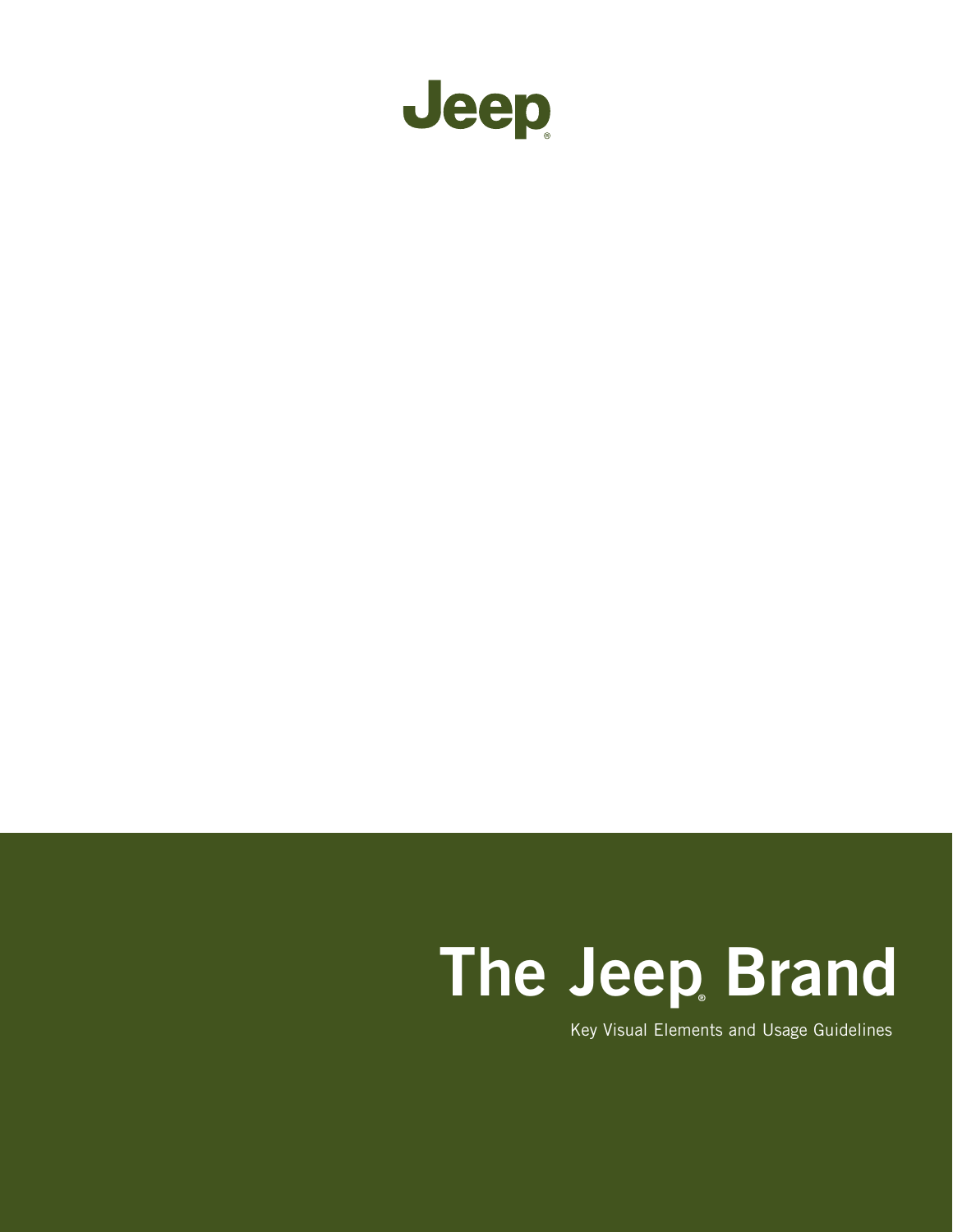### **Contents**

- 3 Jeep® Brand Mark
- 4 Jeep® Brand Mark Guidelines
- 4 Area of Isolation
- 5 Rules of Use
- 6 Trademark Ownership Statement
- 7 Use of Jeep® Brand Name
- 8 Use with Product Logos or Names
- 9 Use with Other Logos
- 10 Multi Brand Mark Lockup
- 11 Brand Artwork
- 12 Brand Mark Colors
- 13 Glossary
- 14 Contacts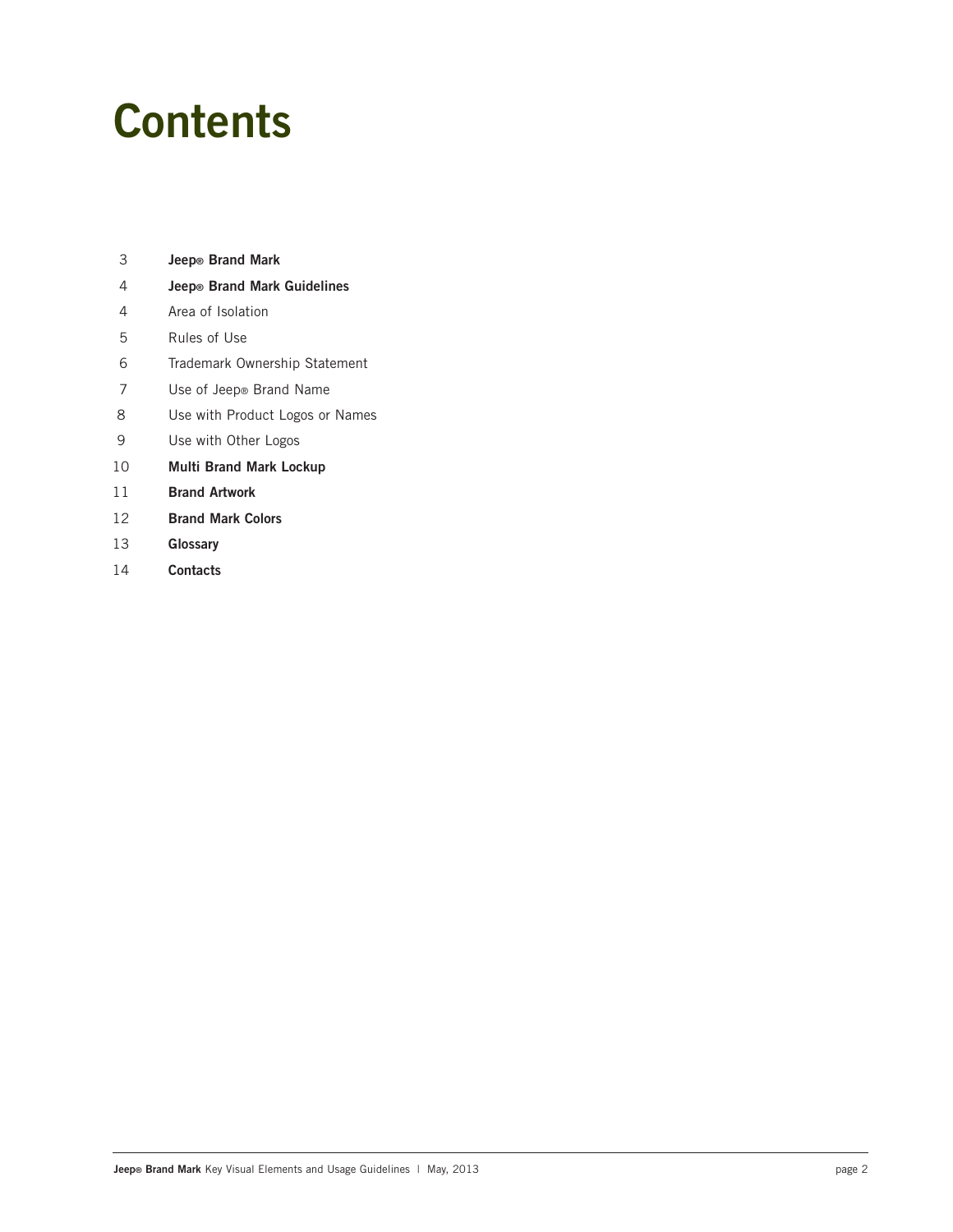## **Jeep** Brand Mark

The Jeep® brand mark is a specially designed and distinctive graphic image. Any alteration weakens its impact and value; modifications to its style, proportions and letterforms are not permitted. The brand mark must be used correctly, in its original form, and only authorized digital artwork may be used for reproduction.

The Jeep brand mark consists of the Jeep logotype and the registration mark ® as one unit. The ® is an integral part of the Jeep brand mark design and may not be altered or deleted. The trademark registration symbol must appear with the Jeep brand mark in every application.

The Jeep brand mark is a valuable corporate asset and is protected by law. Any commercial use of the Jeep brand name, or brand mark by any entity outside Chrysler Group LLC requires the prior written approval of the Chrysler Group LLC Legal Department.





The brand mark consists of both the Jeep brand logotype and the registration mark ®.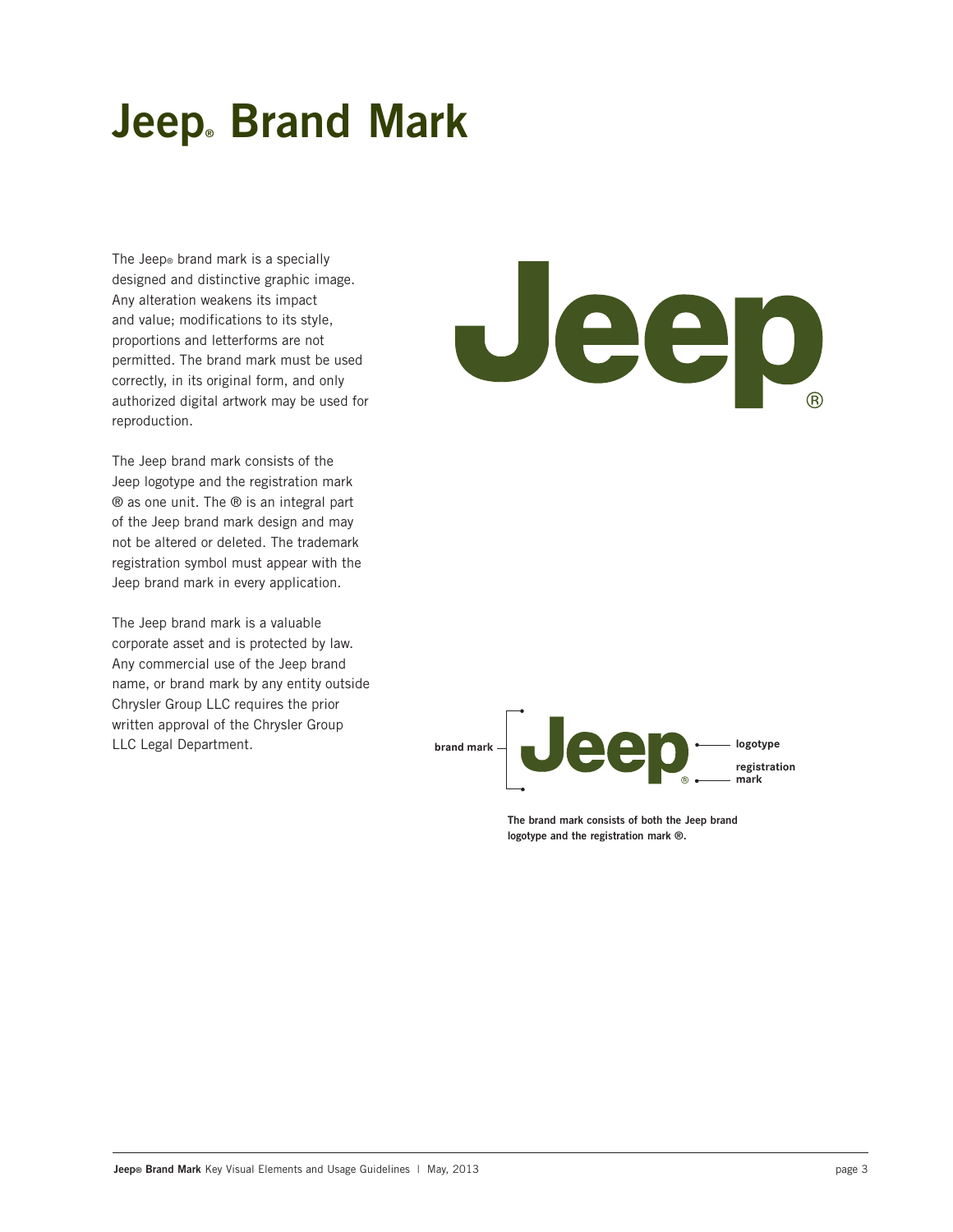### Area of Isolation

A cardinal rule for the display of the Jeep® brand mark is the area of isolation. No extraneous elements such as text, photographs, graphic images, or the outside edge of the brand mark's display surface may encroach within the area of isolation. The area of isolation preserves the legibility and visual impact of the brand mark.

The area of isolation or free space for the Jeep brand mark is equal to the height of the "J" in the "Jeep" brand logotype, (1 J), as illustrated.



The free space is equal to the height of the "J" in Jeep.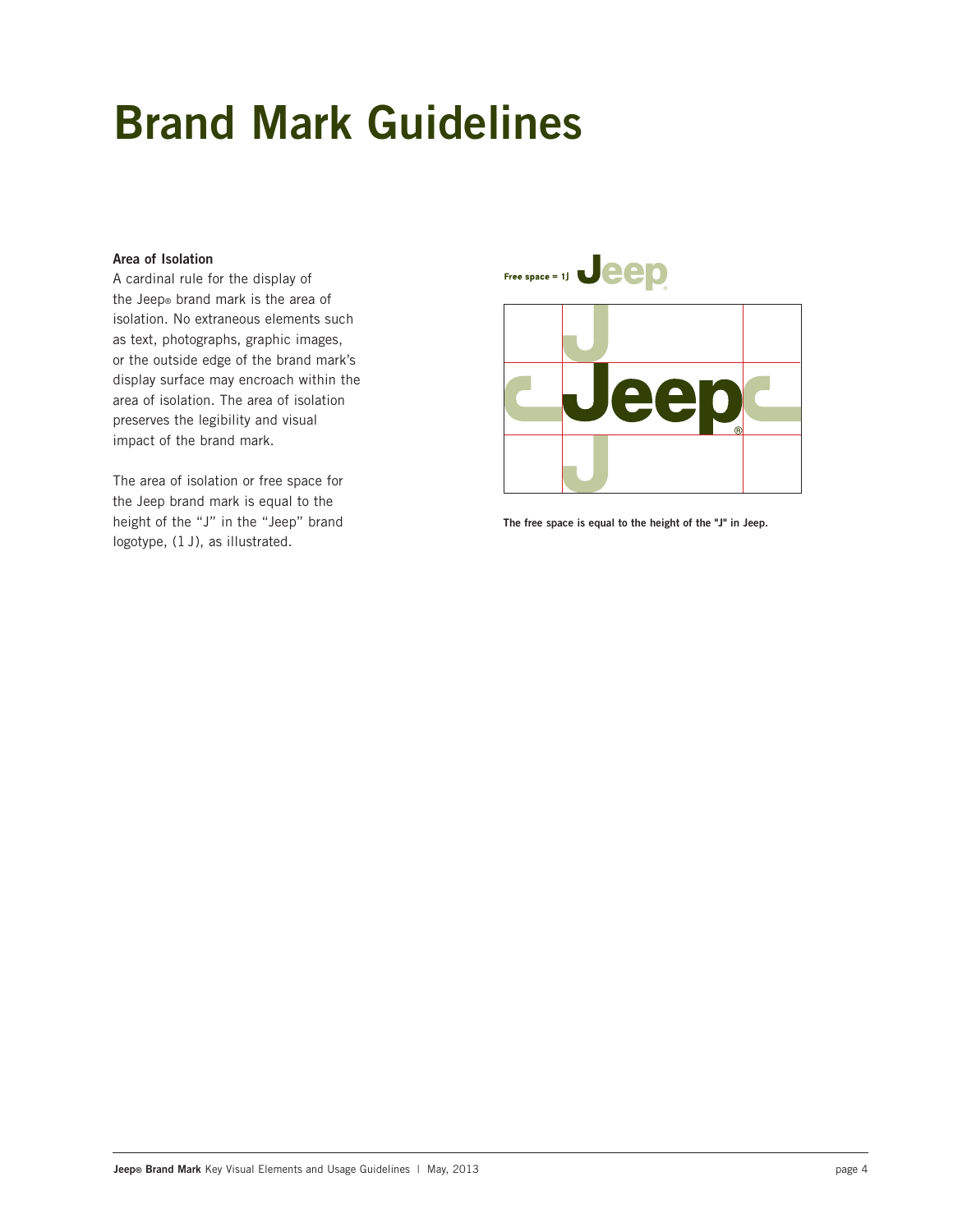### Brand Mark Rules of Use

The Jeep® brand mark is not to be combined with another graphic element, e.g., text, illustration or logotype.

The Jeep logotype may not be used in headlines or text.

Recognition of the Jeep brand's company origin may be accomplished through use of a statement or tag line such as "A Brand of Chrysler Group LLC." This statement is positioned in a manner which does not interfere with the central brand message.

### The Jeep® brand mark is not to be displayed:

- Without the ®
- With altered position or scale of the ®
- Altered with a drop shadow
- As a repeated pattern or decorative device
- As a screen or tint
- Combined with a model nameplate
- Combined with elements other than an approved marketing theme line
- In poor contrast with the background
- Obscured by an overprint
- On a background which has texture, pattern or gradation
- Outlined
- Reversed incorrectly
- Rotated or vertical
- With altered colors
- With modified proportions or positions of the brand logotype or brand badge
- With other elements within its area of isolation
- In close proximity with the Chrysler Group LLC brand mark
- Within a confined shape border or space

The Jeep brand mark must be used in its original form and without modification.



**As a screen or tint**



**As a decorative device or repeated pattern**





**Combined with the Chrysler Group LLC brand mark**

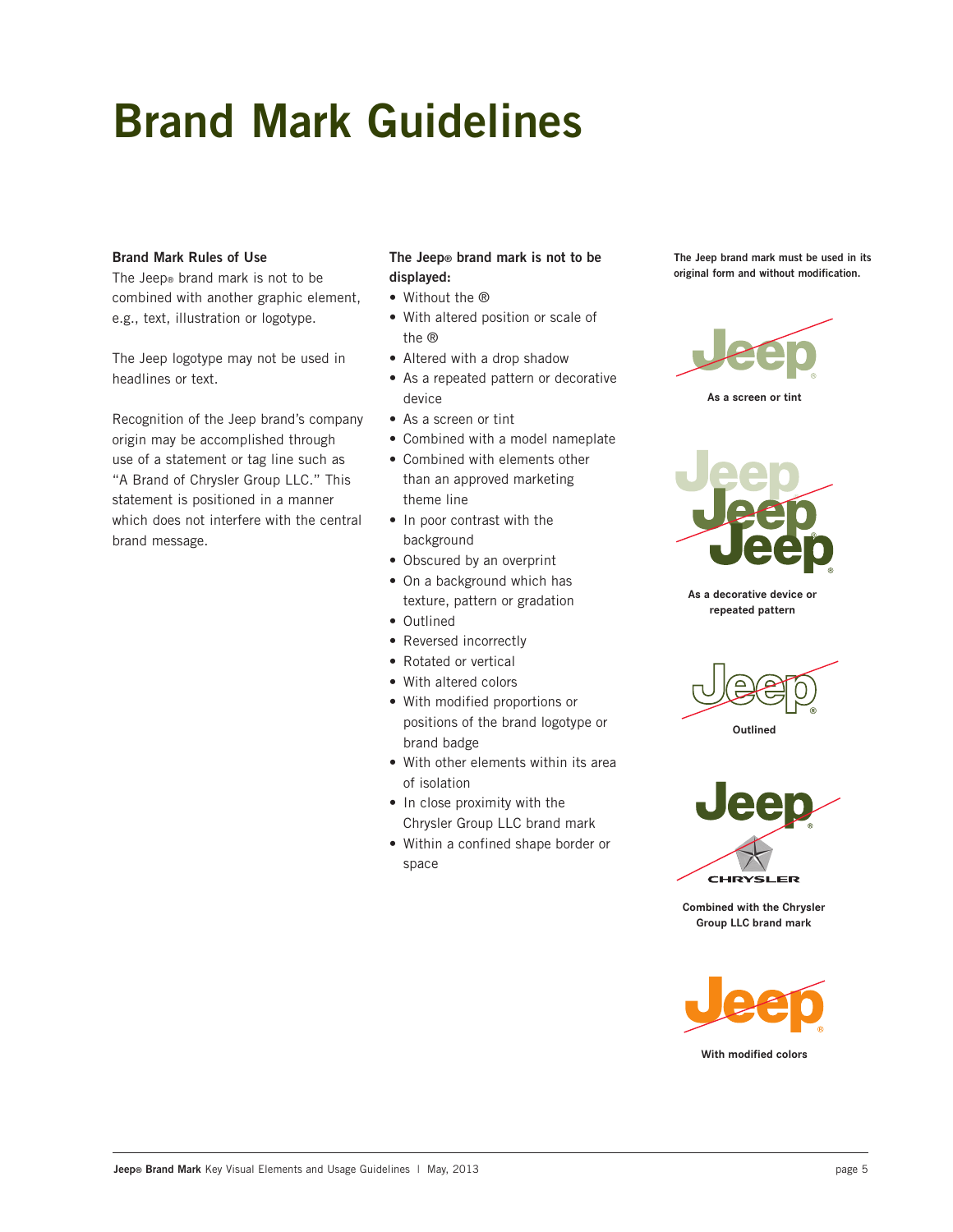#### Trademark Ownership Statement

Recognition of the Jeep® brand's company origin is accomplished through the use of the mandatory trademark ownership statement (in legible text), on every communication.

Use of the trademark ownership statement with the Jeep brand mark:

- The trademark ownership statement must appear in legible text on every communication.
- In broadcast applications, the trademark ownership statement is "Jeep is a registered trademark of Chrysler Group LLC." In television, this statement is centered at the bottom of the broadcast end frame.
- • Within the U.S., the trademark ownership statement for print applications must be worded exactly as follows: ©(YEAR) Chrysler Group LLC. All Rights Reserved. Jeep is a registered trademark of Chrysler Group LLC."
- For Canada, the statement is in English and French. "Jeep is a registered trademark of Chrysler Group LLC, used under license. Jeep est une marque déposée de Chrysler Group LLC, utilisée sous le permis."
- • For all other countries, the trademark ownership statement must be worded exactly as follows: "Jeep is a registered trademark of Chrysler Group LLC." This statement must be positioned in a manner which does not interfere with the central brand message.



**Broadcast end frame**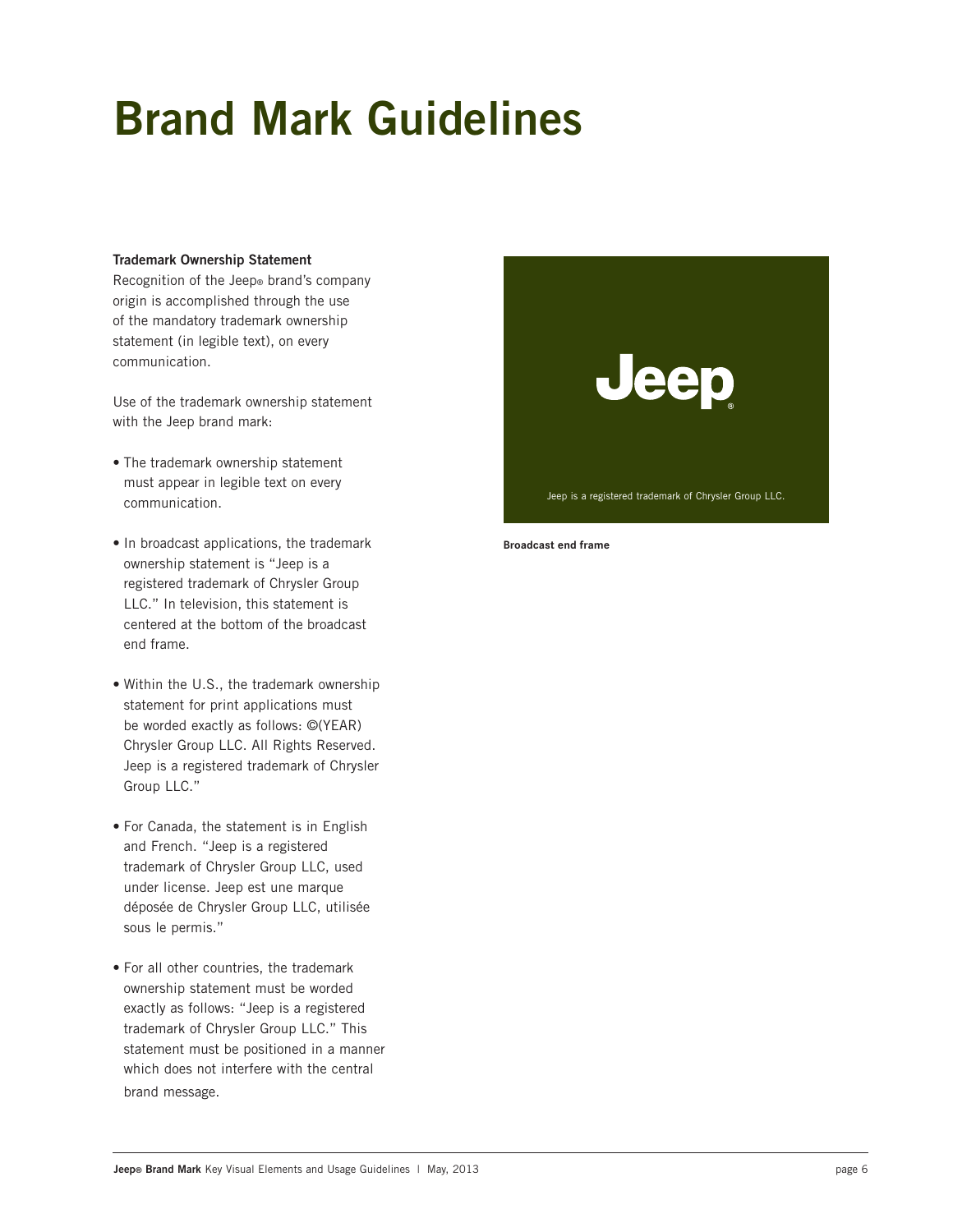#### Use of the Jeep® Brand Name

The Jeep® brand mark may not be used in headlines or text. When the word "Jeep" appears in headlines or text it should be typed out in the font being used rather than inserted as a logotype. Always capitalize the first letter. The Jeep name may be used as an adjective (e.g., Jeep vehicle, Jeep Grand Cherokee, Jeep models).

The word Jeep is a registered trademark of Chrysler Group LLC. The Jeep trademark is followed by a subscripted ® in all major placements (headlines, cover title, etc.), the first time it is used in copy, and every time the reference changes.

There are specific guidelines regarding the word Jeep. The following rules apply to Jeep and its brand mark:

- The word Jeep should not be used as a stand-alone noun as in "Drive a Jeep® today." The exception to this rule is when it is considered to be the "manufacturer" of the vehicle, "Drive a Jeep® Liberty today."
- The word Jeep should not be used as a possessive as in "Jeep's 4WD system." (Instead, use as an adjective-the Jeep 4WD system)
- The word Jeep should not be used as a plural: Jeeps (Instead, use as an adjective-Jeep models)
- Do not use the word Jeep with a hyphen: Jeep-like
- Do not use the word Jeep as a verb form/ gerund: Jeeping
- • Always capitalize the first letter: Jeep®, JEEP®
- • Do not use the words Chrysler/Jeep®. Instead, use Chrysler and Jeep®.

Type the word "Jeep®" in the same font as the rest of the headline or text.

### **DRIVE A JEEP LIBERTY TODAY.**

Do not use the Jeep® brand mark in headlines or text.

### **DRIVE A Jeep LIBERTY TODAY**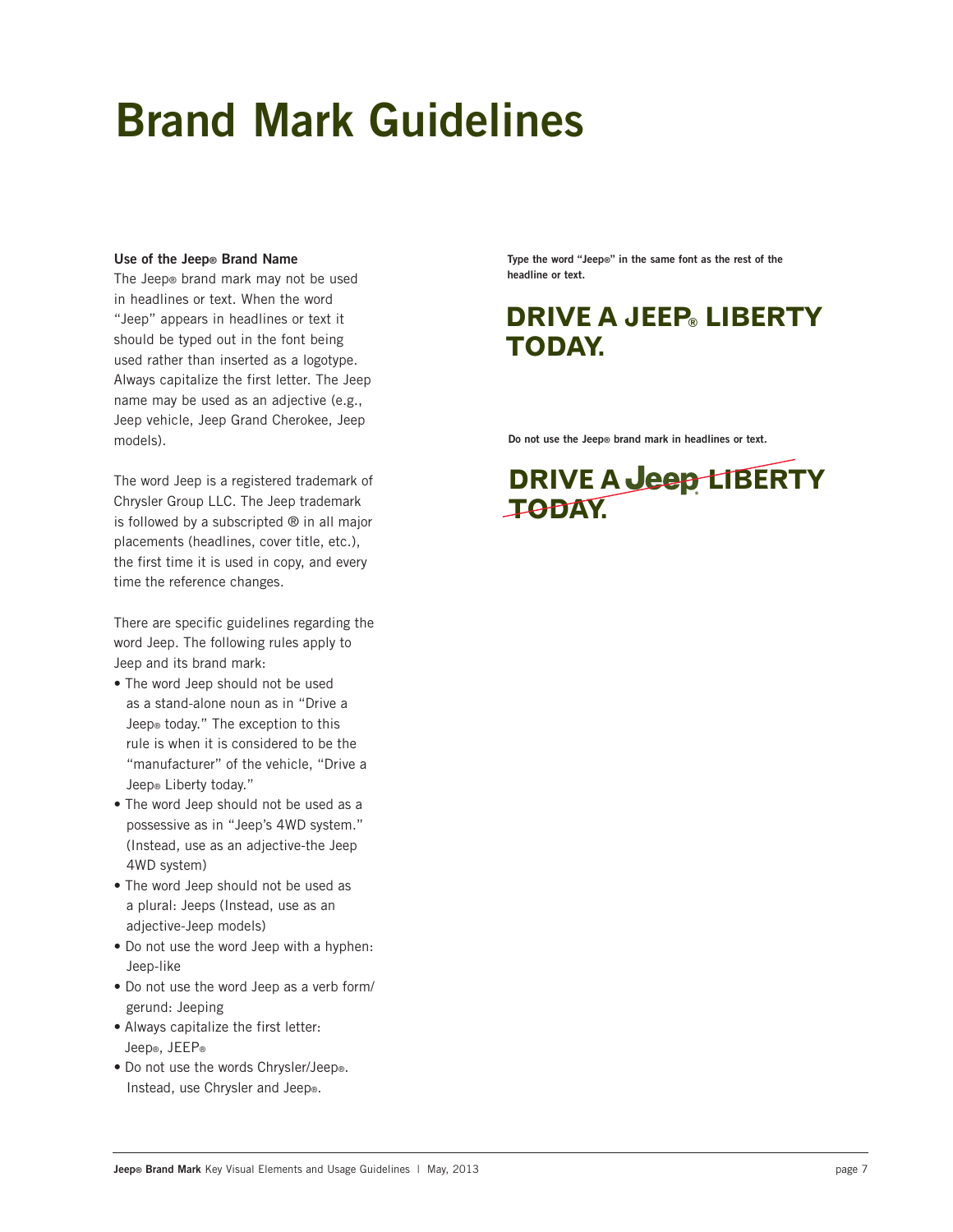#### Use with Product Logos or Names

The Jeep® name may be displayed with one of its product logos, badges or nameplates if the word Jeep is typeset in a legible complimentary typeface.

The Jeep brand mark may not be combined with a product logo or vehicle name.

The word Jeep® appears in a legible complimentary typeface when it is combined with one of its product nameplates or badges.





The Jeep brand mark may not be combined with a product logo or vehicle name.



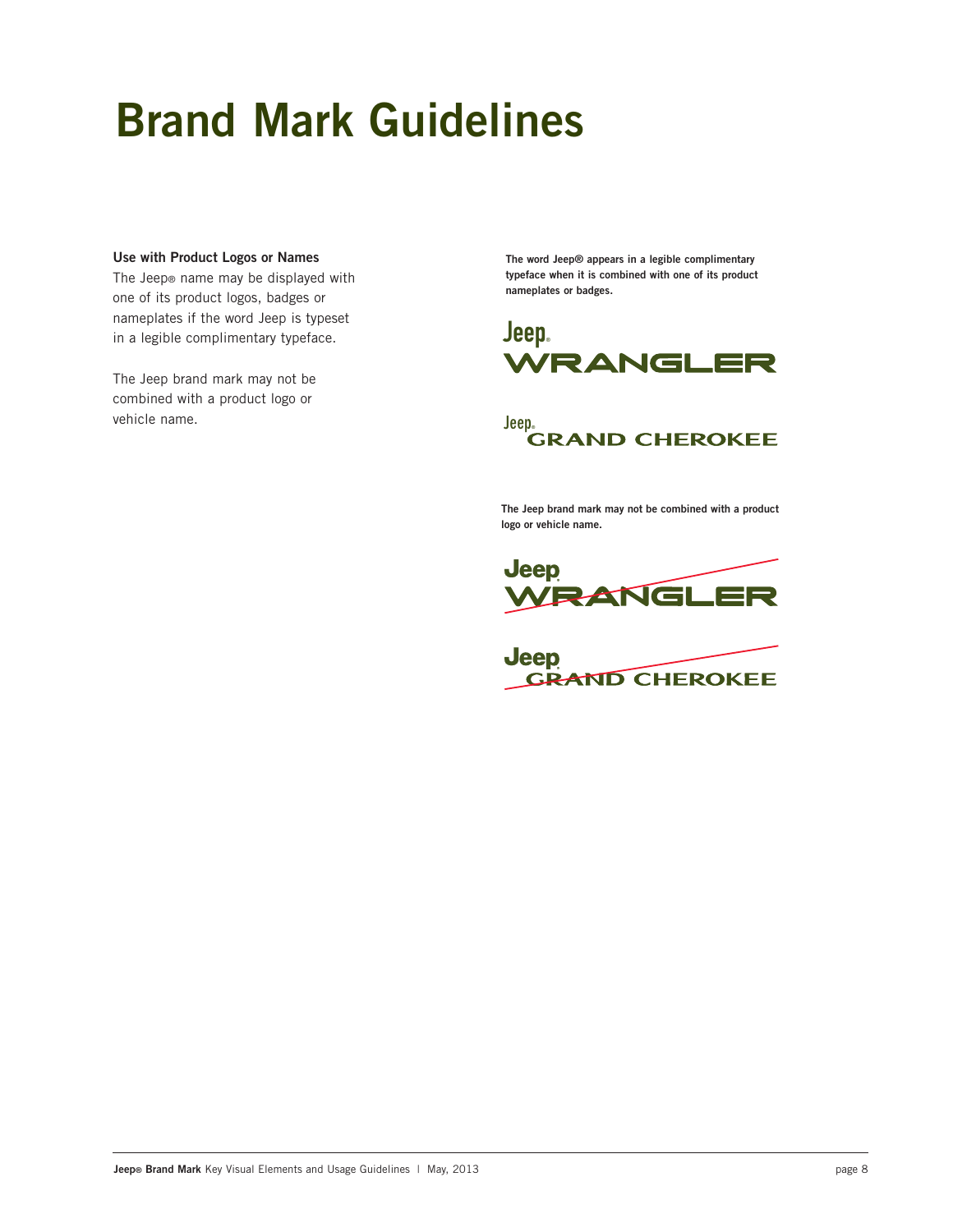#### Use with Other Logos

Use of the Jeep® brand mark as part of another logo is not permitted.

The Jeep brand mark may appear with another logo if adequate distance or free space is maintained. (This space is defined on page 4.) The Jeep brand mark may not be combined with or be a part of another logotype or mark.

The "Jeep" brand name may be added to another logo if it is typeset in the typeface used in the logo design.

Type the word "Jeep®" in a typeface used with a logo design.



#### Do not combine the Jeep brand mark with another logo.



**Jeep Freedom to Roam**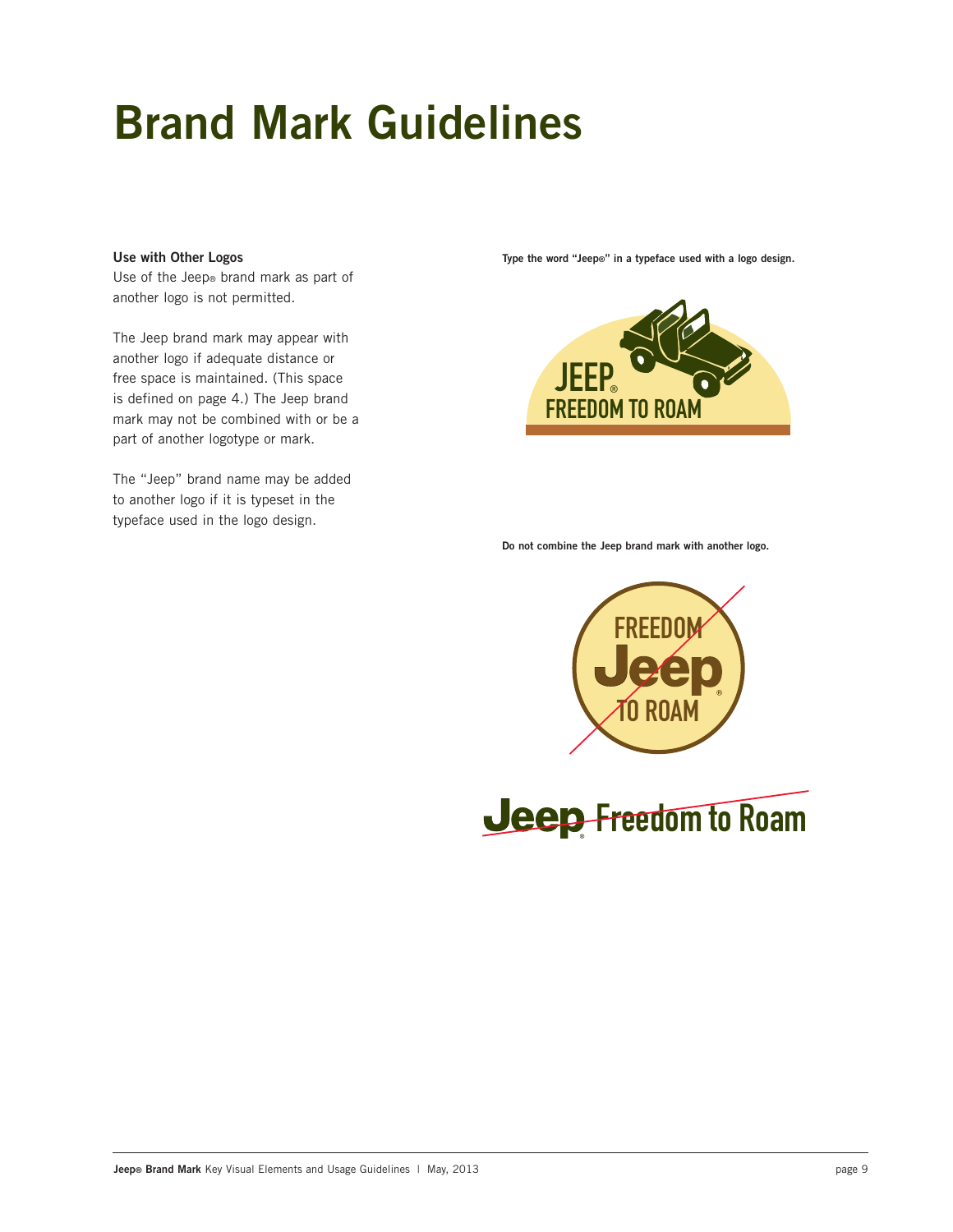## Multi Brand Mark Lockup

#### Multi Brand Mark Lockup

These guidelines show the correct order and size relationships for the Chrysler Group LLC and FIAT® brand marks when they are displayed together in various combinations. The Multi Brand Mark configuration is special art and must be used consistently and without modification. Only approved art files may be used for reproduction.

Free space equal to one time the height of the "J" in the "Jeep" brand logotype (1J) is to be maintained around the brand marks. This area must be void of text or images.

### Do not display the brand marks in any of the following forms:

- Outlined
- On textured or patterned backgrounds
- With drop shadows
- In headlines or text
- As a screen or tint
- As part of another logo or illustration
- As a decorative device
- In poor contrast with the background

The brand marks are the core elements in the brand identity system. Adherence to these guidelines will assure the correct use of the Multi Brand Mark and contribute to uniform and positive communications.

### Multi Brand Mark Trademark Ownership Statement(s)

A trademark ownership statement must appear in legible text on communications displaying any of the Multi Brand Mark lockup configurations. The trademark ownership statement must specify the brand marks that are displayed in the communication. For instance, the typed brand order shown below is the approved statement when displaying the Chrysler, Jeep, Dodge, Ram, SRT and Mopar Brand Marks:

©(YEAR) Chrysler Group LLC. All Rights Reserved. Chrysler, Jeep, Dodge, Ram, SRT and Mopar are registered trademarks of Chrysler Group LLC.

In NAFTA, when the Multi Brand Mark includes the FIAT brand mark, both approved trademark ownership statements must appear:

©(YEAR) Chrysler Group LLC. All Rights Reserved. Chrysler, Jeep, Dodge, Ram, SRT and Mopar are registered trademarks of Chrysler Group LLC. FIAT is a registered trademark of

Fiat Group Marketing & Corporate Communication S.p.A., used under license by Chrysler Group LLC.

### Verbal brand order

When the brands are communicated verbally, the correct order is:

Chrysler, Jeep, Dodge, Ram, SRT and Mopar

For cases when various combinations of the Multi Brand Mark lockup is used, simply remove the brand name from the order in the written and/or verbal trademark ownership statement, e.g.:

Chrysler, Jeep, Dodge and Ram

Chrysler, Jeep, Dodge, Ram and **SRT** 

Chrysler, Jeep, Dodge, Ram and Mopar

Chrysler, Jeep, Dodge, Ram, SRT, FIAT and Mopar



Free space = 1J

The minimum width for the CJDRSFM Mulit Brand Mark lockup (7 brands) is 90mm. Use the lockup with the Primary FIAT Brand Mark (3D) when the width of the FIAT brand mark exceeds 19mm. Various combinations of the Multi Brand Mark Lockup are available at www.ChryslerCI.com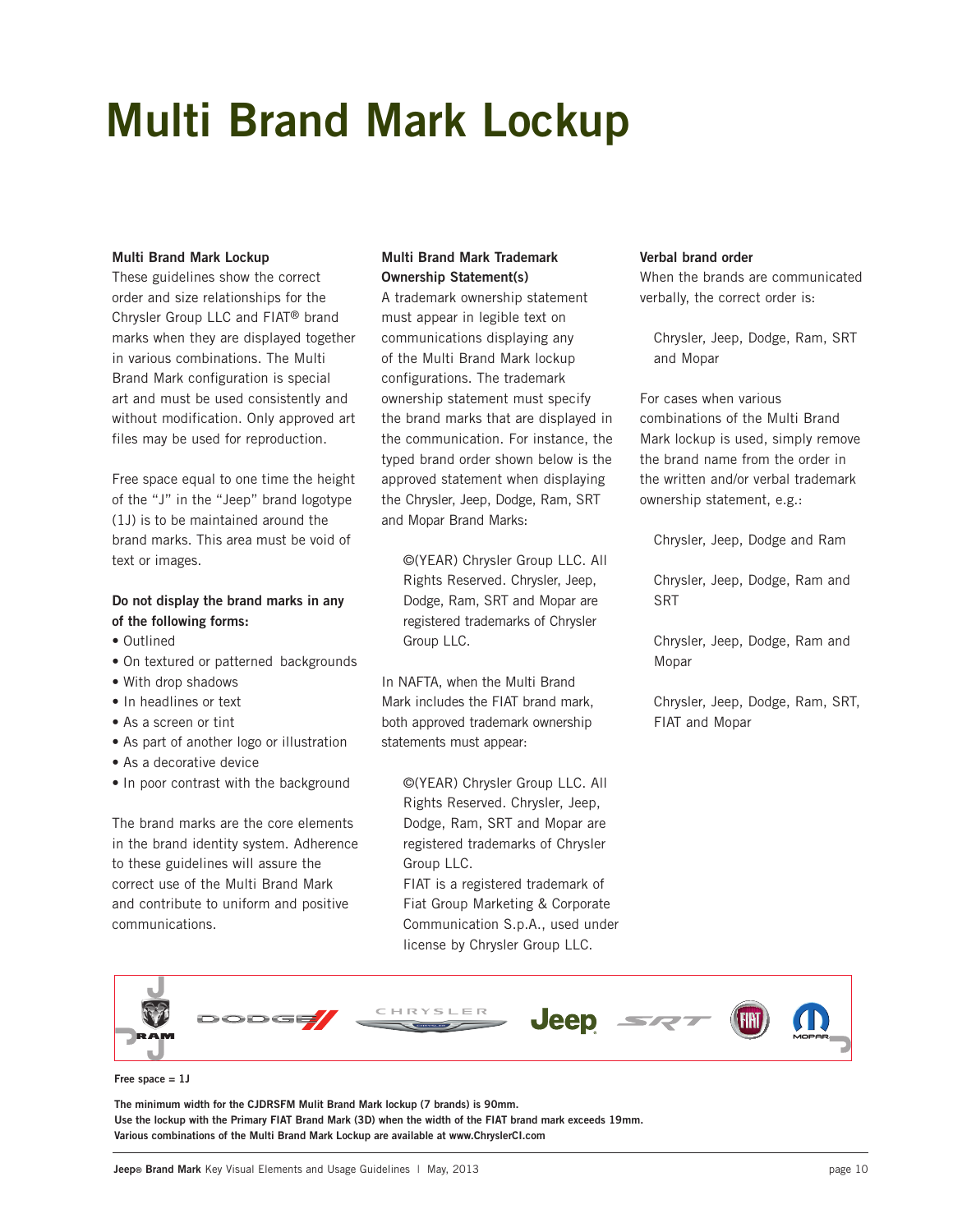### Brand Artwork

### Jeep Brand Mark Art

The integrity and effectiveness of the Jeep® brand is dependent on its correct and consistent use.

To assure quality reproduction, the Jeep brand mark may not be reproduced smaller than 13mm in width. To maintain brand mark integrity, output of digital art should be at the highest resolution possible.

### Embossed or Engraved Brand Mark

The Jeep brand mark may be embossed or engraved when it is appropriate to the communication and the highest standard of quality reproduction can be achieved. The minimum size of an embossed or engraved brand mark is 13mm.

Requests to deviate from the guidelines defined in this publication must be reviewed and approved by the Corporate Identity and Design office.



The brand mark at its smallest reproduction size.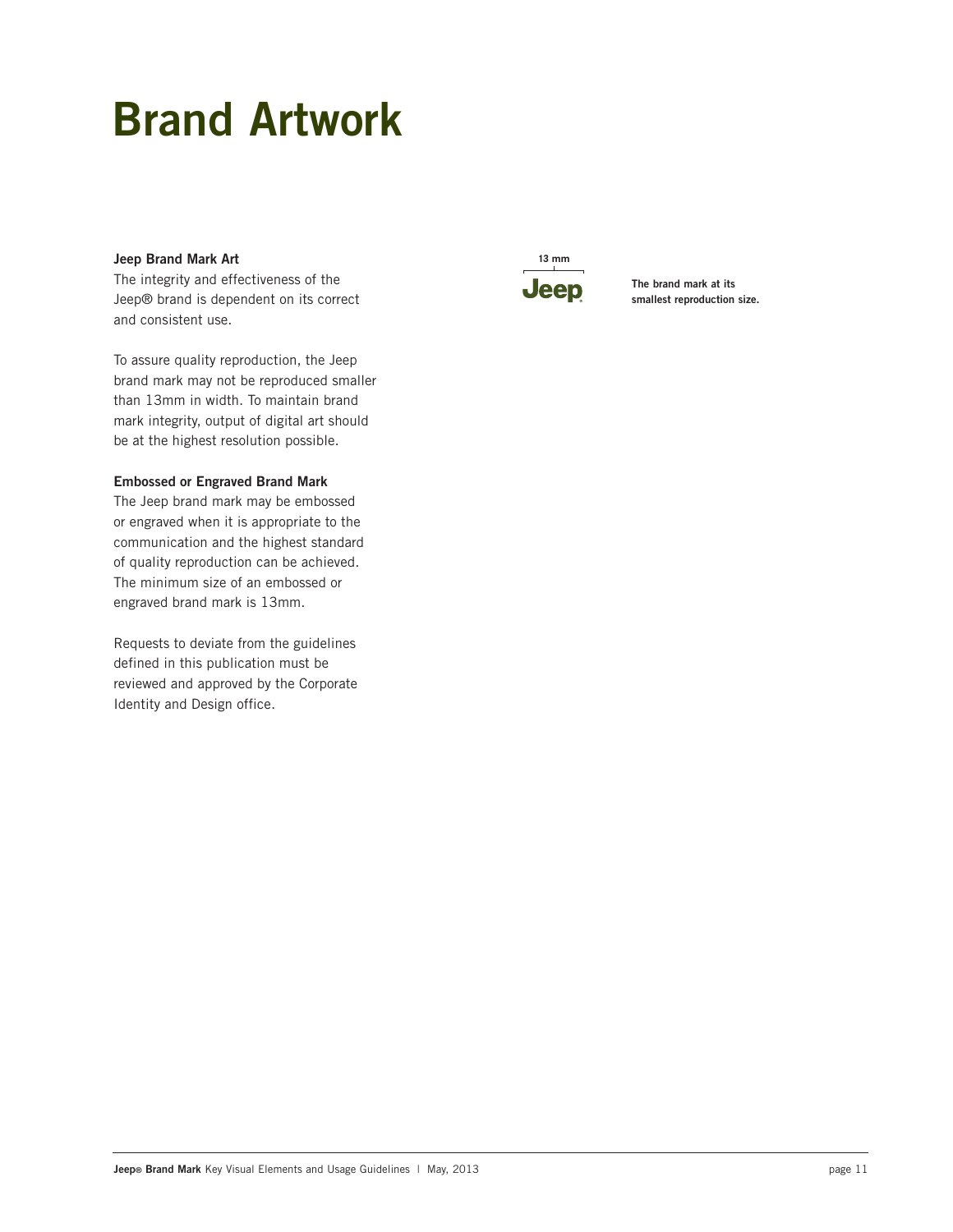### Brand Mark Colors

#### Color Reproduction

The preferred print reproduction of the Jeep® brand mark is with Jeep Green PMS 574 and Jeep Black (process black). Use 574c when printing on coated stock and 5747u when printing on uncoated stock.

### One Color Reproduction

When restricted to one color reproduction, the preferred colors are Jeep Green or Jeep Black.

The brand mark may also be reproduced in silver metallic.

### Reverse Reproduction

The brand mark may appear in reverse on Jeep Green or Jeep Black backgrounds.

Pantone® Matching System (PMS)

Jeep<sub>®</sub> Green (PMS 574c or PMS 5747u)

HEX: #003300 C: 34 M: 0 Y: 100 K: 79

 $\mathsf{Jeep}_\circledast$  Black (Process Black)



Jeep

HEX: #000000 C: 0 M: 0 Y: 0  $K: 100$ 

**Jeep** 

een

Approved variations of the reversed Jeep brand mark.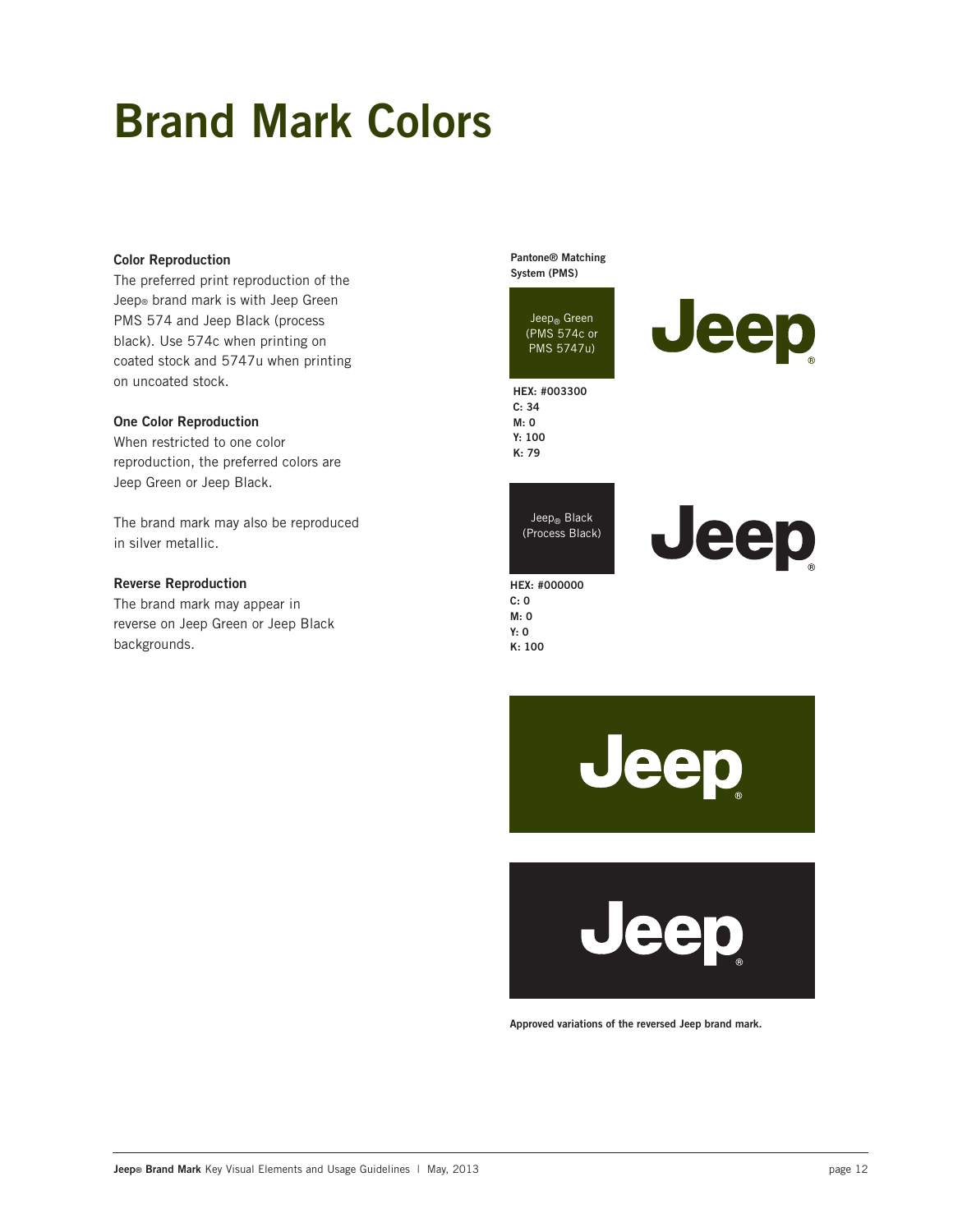### **Glossary**

### Brand

- 1) A product or group of products with distinct characteristics.
- 2) A marketing name and "experience or persona" identifying and representing a specific product, service or organization.

### Brand Badge

Symbol, trademark or badge representing and associated with a specific product or service.

### Brand Logotype

Special art containing the brand name and registration mark.

### Brand Mark

Art which combines the brand logotype and brand badge. The brand mark is the primary element of brand identification.

### Free Space or Area of Isolation

The designated clear space surrounding a brand mark, logotype or identity element which must be free of text, other logos, graphics, textures, etc.

#### Lockup

The final form of a brand mark or logo which includes additional elements locked in their relative positions. To maintain consistency, the lockup must not be taken apart or altered in any way.

#### Registration Mark

The registration mark (the letter R enclosed within a circle ®) is the registration symbol which indicates that the word or logo is a registered trademark.

### Reverse Art

Art, such as a brand mark or logo, which is created and/or reproduced in white on a dark background.

### Theme line

- 1) A statement which is used consistently in a promotion or communication program. The themeline is part of the artwork and is never to be re-set as type.
- 2) A specifically worded statement which defines the relationship to the parent organization, e.g., "A brand of Chrysler Group LLC."

### Typeface

A unique alphabet or family of alphabets. e.g., Trade Gothic Light, Trade Gothic Regular, Trade Gothic Bold No. 2.